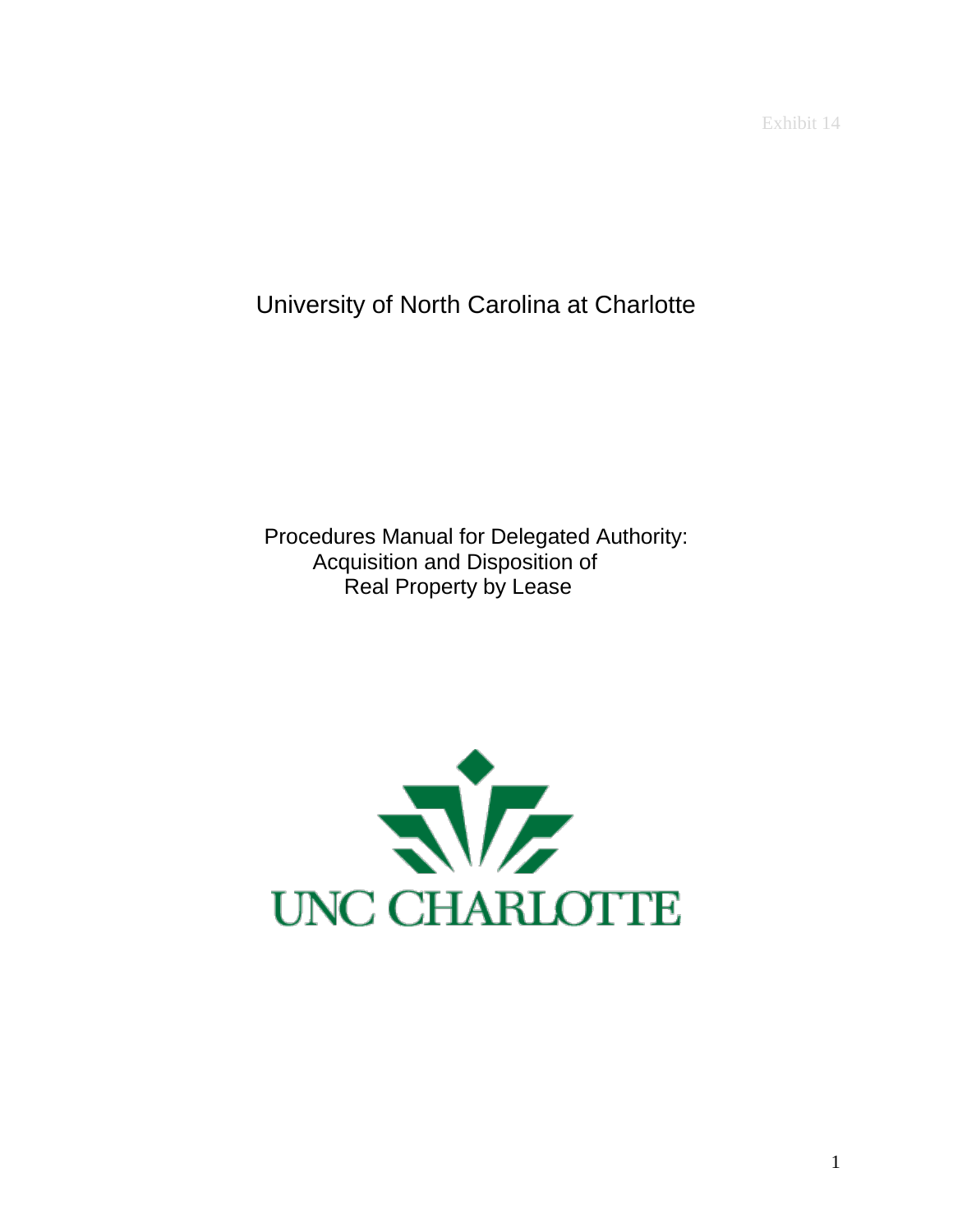# TABLE OF CONTENTS

|         | <b>Procedures Overview</b>                               |
|---------|----------------------------------------------------------|
| $\perp$ |                                                          |
| Ⅱ.      |                                                          |
|         | <b>Real Estate Office</b>                                |
| III.    |                                                          |
|         |                                                          |
|         | <b>Property Review Committee</b>                         |
| V.      |                                                          |
|         |                                                          |
|         | Acquisition of Space by Lease                            |
| VII.    |                                                          |
| VIII.   |                                                          |
| IX.     | Procedures for Preparation of Lease Specifications 6     |
| X.      | Procedures for Acquisition of Routine Space by Lease 6   |
| XI.     | Procedures for Acquisition of Strategic Space by Lease 7 |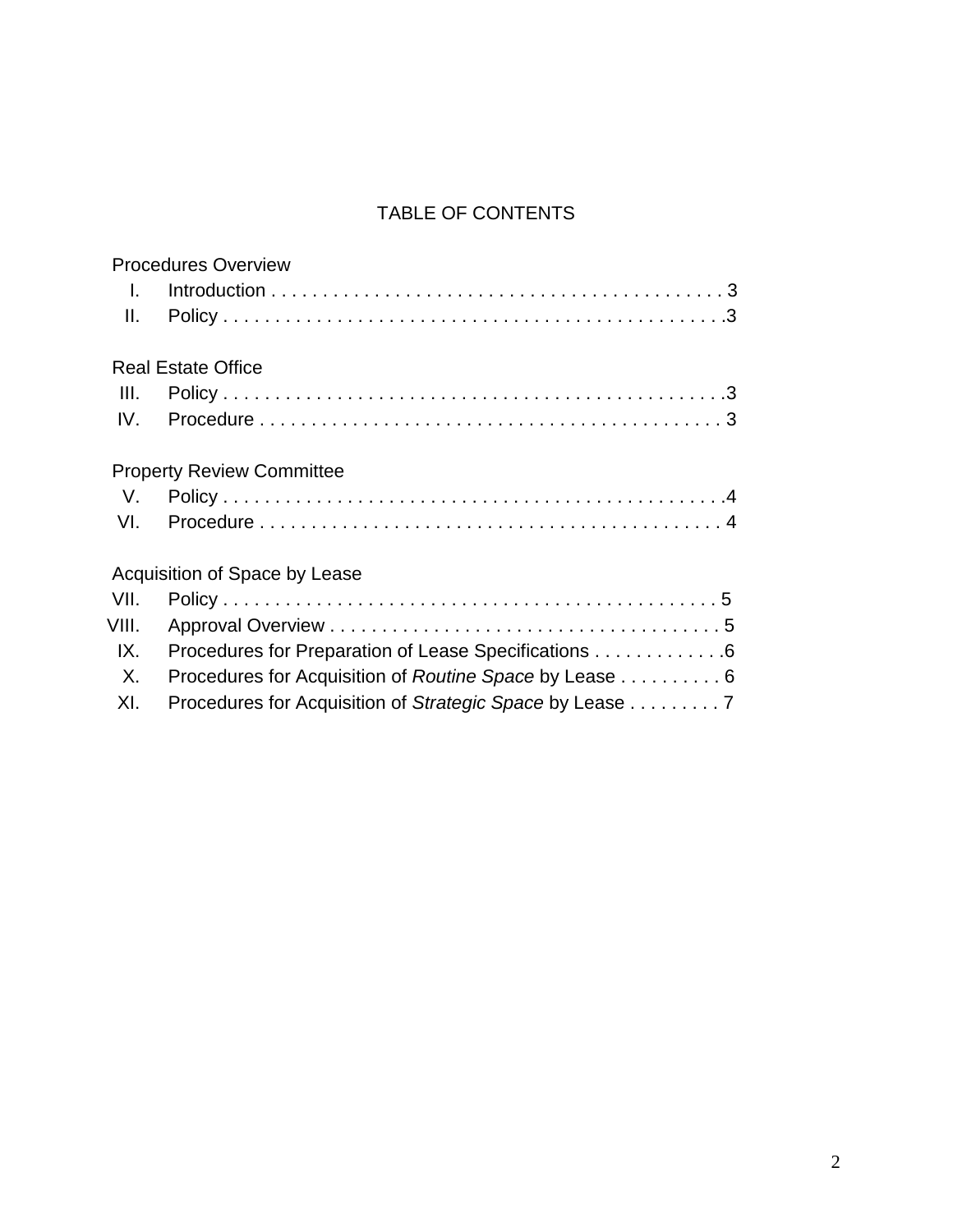## **PROCEDURES OVERVIEW**

## I. **INTRODUCTION**

Within the authorization of the [North Carolina General Statute Section 116-31.12,](http://www.ncga.state.nc.us/enactedlegislation/statutes/pdf/bysection/chapter_116/gs_116-31.12.pdf) the University of North Carolina at Charlotte (hereafter UNC Charlotte or the University) establishes a structure and process that addresses the acquisition and disposition of real property by lease for the University, its operating units, and its affiliates. The property acquisition and disposition process shall comply with all applicable local, state, and federal laws and regulations, and will function in a manner consistent with the values of fairness, openness, and ethical business practices as set forth in UNC Charlotte's Policy 804, Standards of Ethical Conduct.

Property transactions for acquisition and disposition of leased space will be further defined as either *strategic* or *routine* space. As described in subsequent sections of this document, this classification will dictate which structure and process to follow. Those transactions falling into the *strategic* category will enable the University to take full advantage of opportunities of strategic importance, such as the creation or expansion of programs, alliances, affiliations, acquisitions, and joint ventures. In addition, this category includes the ability to negotiate directly with owners for site-specific locations when advertisement for space needs would prematurely disclose competitive information about an opportunity of strategic importance in accordance with the North Carolina General Statute Section 116-31.12. Every effort to obtain competitive and equivalent proposals shall be made, and those efforts and rationale for strategic approach shall be reported to the Board of Trustees for transactions in excess of \$50,000. Property acquisition and disposition transactions for real property other than lease are subject to the existing policies and regulations of the North Carolina State Property Office (SPO).

## II. POLICY

- 1. The University will utilize a single property office to administer the program for the acquisition and disposition of real property of the University, its operating units, and its affiliates.
- 2. The Property Review Committee (PRC) will oversee the acquisition and disposition of real property of the University, its operating units, and affiliates, and will set priorities, establish standards, and provide direction for property acquisitions and dispositions by lease.
- 3. The University will lease *routine* space for administrative, office, and storage purposes utilizing a formal, advertised, sealed bid process.
- 4. The University will lease *strategic* space necessary and appropriate to take full advantage of opportunities of strategic importance, such as the creation or expansion of programs, alliances, affiliations, acquisitions, and joint ventures.

## **REAL ESTATE OFFICE**

## III. POLICY

The University will utilize its existing Real Estate Office, which resides in the UNC Charlotte Division of Business Affairs, to administer the program for the acquisition by lease of real property for the University, its operating units, and its affiliates. The Associate Vice Chancellor of Facilities Management will serve as the director of the Real Estate Office and the Manager of Real Estate, who serves under the VC for Facilities Management, will be the designated property officer.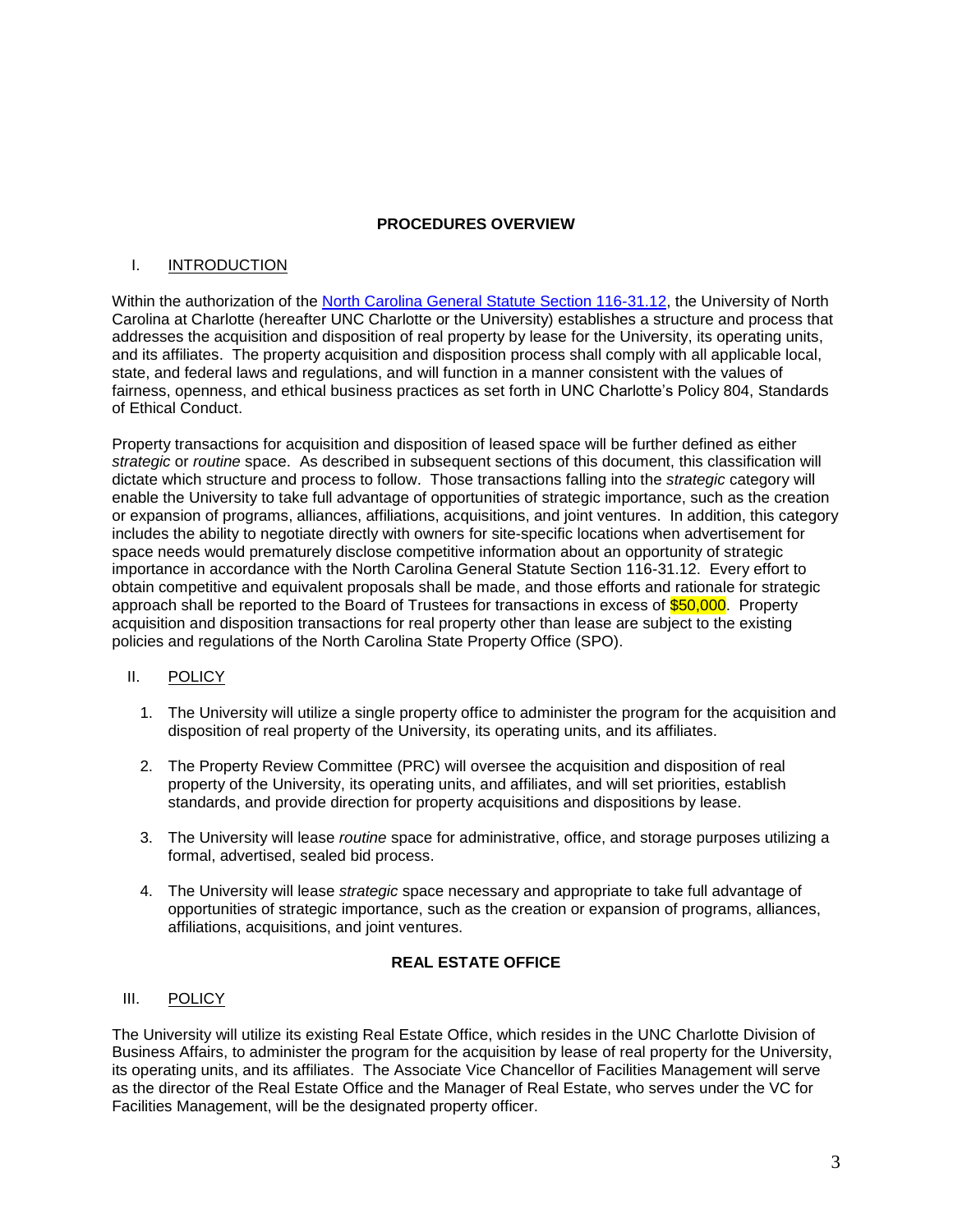## IV. PROCEDURE

.

- 1. Under the supervision of the manager, the Real Estate Office will have the following responsibilities on behalf of the University, its operating units, and its affiliates:
	- a. Acquisition and disposition by lease of all routine space and strategic space;
	- b. Establishment and enforcement of procedures that strictly adhere to the policy in accordance with the North Carolina General Statute 116-31.12, which allows for increased flexibility for acquisition of real property by lease;
	- c. Establishment and enforcement of the specifications for the acquisition by lease of real property;
	- d. Formal Lease negotiation;
	- e. Internal review of acquisition by lease practices to ensure compliance with established procedures and to incorporate best practices;
	- f. Review of real property acquisition practices to ensure compliance with operating rules and procedures established by the Real Estate Office;
	- g. Coordination of a safety inspection by the Department of Insurance and the University's Environmental Health and Safety Office will ensure that the proposed lease will provide space that is in compliance with applicable local, state and federal codes;
	- h. Ensuring that all applicable building, life, and safety codes are met and all property is properly insured with assistance from the Department Risk Management, Safety and Security.
- 2. The Real Estate Office will develop a comprehensive set of specifications that are intended for the acquisition of all real property by lease for use by the University, its operating units, and its affiliates.
- 3. The director of the Real Estate Office will be advised by the PRC and work under the direction of the Chancellor or designee.
- 4. Through its Real Estate Office, UNC Charlotte shall retain, on an as-needed basis, the services of a real estate attorney(s), appraisal firm(s), and/or environmental review firm(s) to assist with the acquisition of real property by lease. The University's attorney shall prepare or oversee the preparation of all agreements/contracts related to the acquisition of real property by lease in accordance with UNC Charlotte and Board of Governors' policies and procedures.

## **PROPERTY REVIEW COMMITTEE**

V. POLICY

The PRC of UNC Charlotte will oversee the acquisition and disposition of real property by lease for the University, its operating units, and its affiliates, and will set priorities, establish standards, and provide direction for such acquisitions.

#### VI. PROCEDURE

- 1. The functional composition of the Property Review Committee is appointed by the Chancellor and will be approved by the UNC General Administration assessment team. The PRC will be comprised of at least five members and will include senior staff from the following functional areas:
	- a. Academic Affairs
	- b. Research and Economic Development
	- c. Business Affairs
	- d. Legal Affairs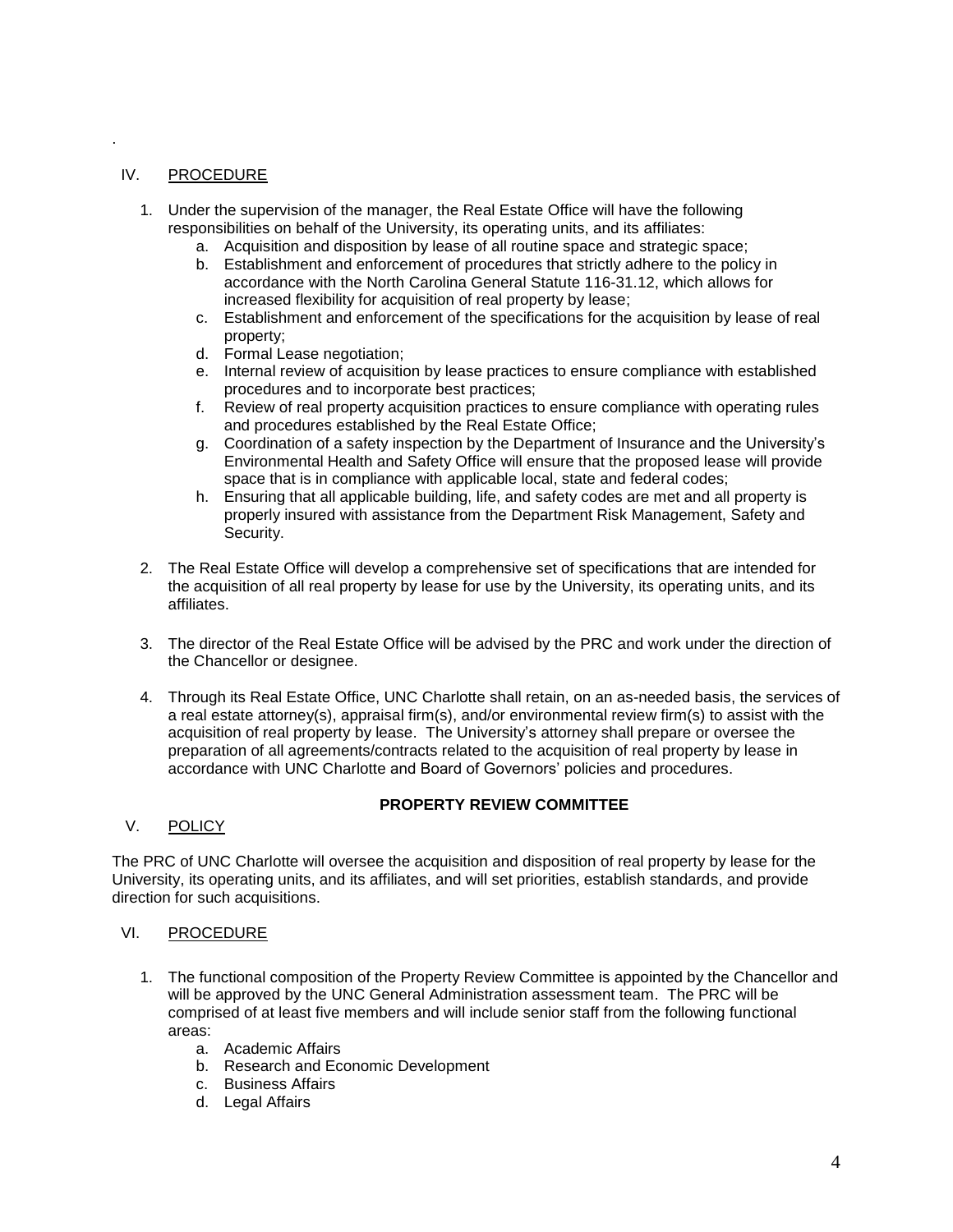- e. Student Affairs
- f. University Advancement
- g. Chancellor's Office
- 2. Others involved in facility planning for the University, its operating units, and its affiliates may attend meetings and serve as resources to the committee as deemed necessary by the committee chairperson.
- 3. Oversight by the PRC will include but not be limited to setting priorities, establishing standards, and providing direction for leasing activities.
- 4. The PRC will review the justification for the lease of space, review Real Estate Office information on bid results for routine space or negotiated results for strategic space, review Real Estate Office information on due diligence performed, and make recommendations to the Chancellor or designee regarding an acquisition by lease.
- 5. The PRC will develop standards for the acquisition of real property by lease in order to ensure consistency, standardization, and the most advantageous location for the University's operations.
- 6. The PRC will develop a process for addressing the concerns of property owners with regard to compliance with contractual terms, and for the formal sealed and informal bid processes by which the University will lease strategic and routine space.
- 7. Substantial changes in committee membership must be reported to UNC General Administration.

## **ACQUISITION AND DISPOSITION OF SPACE BY LEASE**

## VII. POLICY

- 1. UNC Charlotte will lease space classified as routine utilizing a formal, advertised, and sealed bid process when the transaction exceeds the informal transaction limit, \$50,000.
- 2. Prior approval by UNC General Administration is required when classifying a lease as strategic. The strategic classification allows the University to negotiate directly with owners for site-specific locations.
- 3. All lease agreements shall be in the name of the State of North Carolina on behalf of the University of North Carolina at Charlotte.
- 4. The availability of funds clause is required in all leases. This clause will not be exercised without the written permission of the Director of the State Property Office.
- 5. All transactions must be reviewed by the PRC.
- 6. All property instruments must be prepared by, or under the supervision of, the Office of Legal Affairs.
- 7. Any proposed transaction requiring approval by the UNC Charlotte Board of Trustees must be pre-approved by the Chancellor or his/her designee via the Vice Chancellor for Business Affairs.
- 8. Leases produced under this delegated authority will be reported by the Manager of Real Estate to the Secretary of Administration, the UNC General Administration, and the UNC Charlotte Controller within ten (10) working days of the lease being fully executed.

#### VIII. APPROVAL OVERVIEW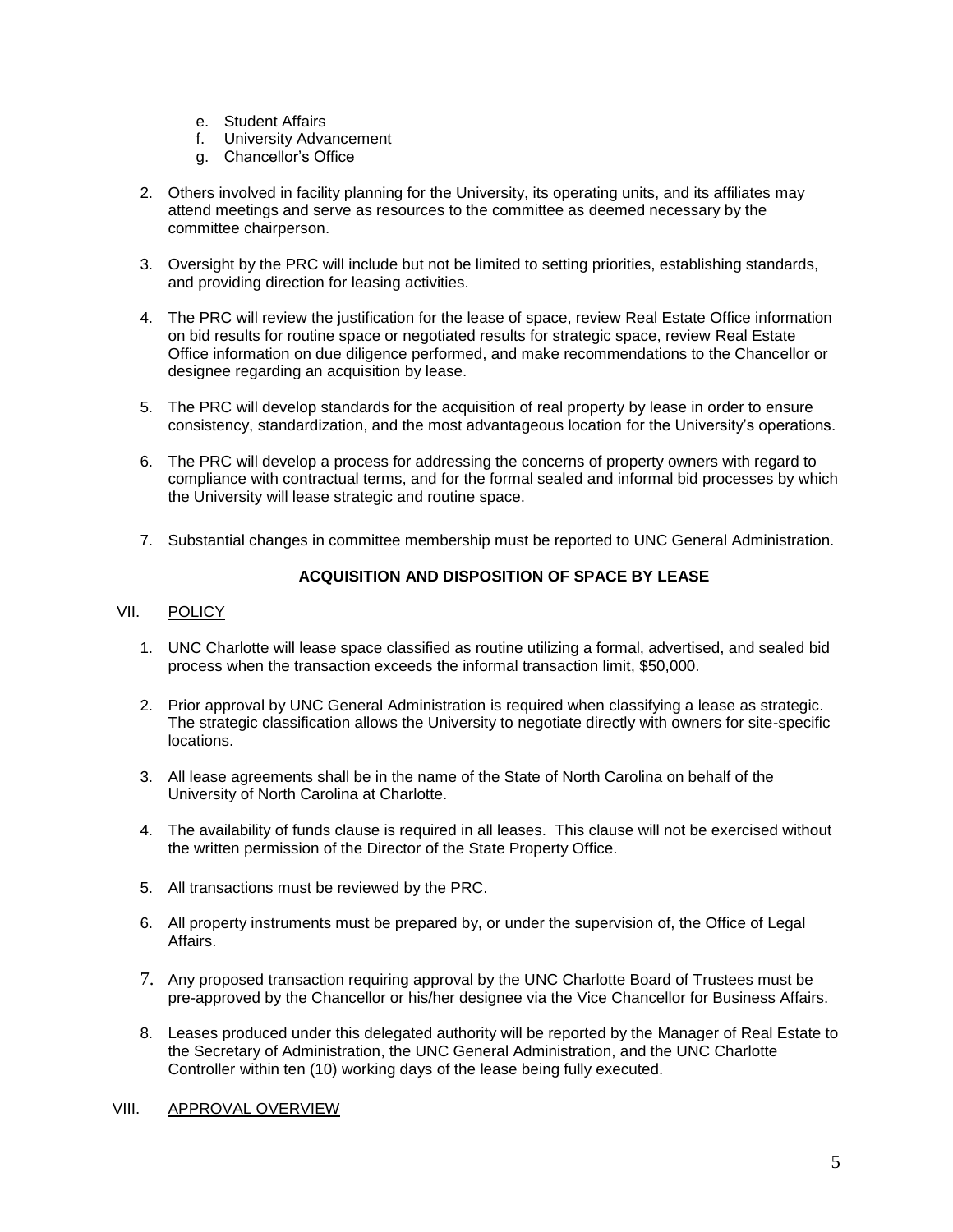The University, its operating units and its affiliates may acquire and dispose of space by lease contingent upon full compliance with applicable procedures and required approvals described herein as well as other relevant processes documented and maintained by the Real Estate Office. Transactions will be classified into two categories: strategic and routine. This designation will determine which structured processes and procedures must be followed for acquisition of respective space.

The table below summarizes the required clearances for real property by lease regardless of strategic or routine designation.

| REQUIRED CLEARANCES FOR THE ACQUISITION AND DISPOSITION OF REAL PROPERTY BY LEASE TRANSACTIONS USING DELEGATED AUTHORITY |           |           |                 |            |          |           |           |         |          |  |  |
|--------------------------------------------------------------------------------------------------------------------------|-----------|-----------|-----------------|------------|----------|-----------|-----------|---------|----------|--|--|
|                                                                                                                          |           | Property  | Vice            |            |          |           |           |         |          |  |  |
|                                                                                                                          |           | Review    | Chancellor      | Chancellor |          | President |           |         |          |  |  |
| Annual                                                                                                                   |           | Committee | <b>Business</b> | or         | Board of | or        | Board of  | Dept of | Council  |  |  |
| Rent                                                                                                                     | Term      |           | Affairs         | Designee   | Trustees | Designee  | Governors | Admin   | of State |  |  |
| ≤\$150,000                                                                                                               | $\leq 10$ | X         | X               | X          |          |           |           |         |          |  |  |
|                                                                                                                          | years     |           |                 |            |          |           |           |         |          |  |  |
| $$150,001 -$                                                                                                             |           |           |                 |            |          |           |           |         |          |  |  |
| ≤\$350,000                                                                                                               | $\leq 10$ | X         | X               | X          | X        |           |           |         |          |  |  |
|                                                                                                                          | years     |           |                 |            |          |           |           |         |          |  |  |
| $$350,001 -$                                                                                                             |           |           |                 |            |          |           |           |         |          |  |  |
| ≤\$500,000                                                                                                               | $\leq 10$ | X         | X               | X          | X        | X         |           |         |          |  |  |
|                                                                                                                          | years     |           |                 |            |          |           |           |         |          |  |  |
| > \$500,000                                                                                                              | $\leq 10$ | X         | X               | X          | X        |           | X         | X       | X        |  |  |
|                                                                                                                          | years     |           |                 |            |          |           |           |         |          |  |  |

## IX. PROCEDURES FOR PREPARATION OF LEASE SPECIFICATIONS

- 1. The Real Estate Officer shall have a space analysis performed using the University of North Carolina General Administration-established space requirements.
- 2. An updated organizational chart for those to be housed in the leased facility shall support the request for space, whether it is routine or strategic.
- 3. A detailed set of specifications shall be developed under the guidance of the Manager of the Real Estate Office to address all facility requirements. Lessor and lessee responsibilities shall be identified in specific detail.
- 4. A source of funds must be identified and secured for the total cost of the lease and for the entire term of the lease. Funds utilized under this policy must be in strict compliance with state statute, federal grant requirements, and University policies regarding Institutional Trust Funds, as applicable.
- 5. The lease specifications shall be reviewed by the PRC prior to obtaining bids for routine space or informal proposals for strategic space.

## X. PROCEDURES FOR ACQUISITION OF *ROUTINE SPACE* BY LEASE

1. For leases not more than \$50,000 per year and not exceeding a 10-year term, informal, written proposals may be obtained using approved bid documents, detailing the terms and conditions of the proposal.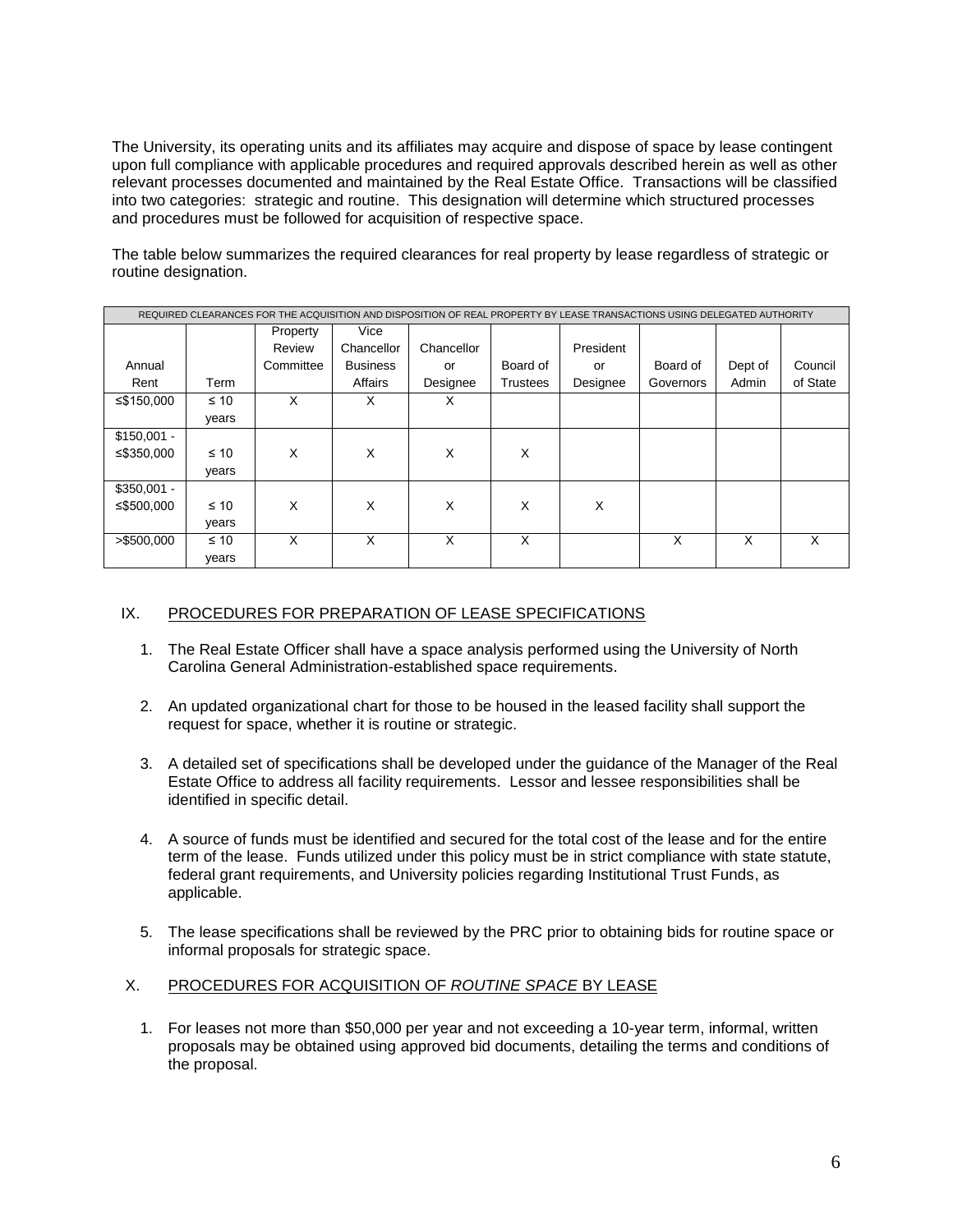- a. Once the best-value proposal is selected based on a recommendation of the PRC, a lease will be prepared by Legal Affairs for execution. The lease agreement will incorporate all terms and conditions of the bid document in the lease agreement.
- b. The Chancellor or designee will execute the lease agreement. Executed agreements, will be retained by the Real Estate Office.
- c. The transaction will be reported to UNC General Administration, the Secretary of Administration, and the University's Controller within ten (10) working days of the lease being fully executed.
- 2. For leases costing in excess of \$50,000 per year, formal, advertised, written proposals shall be obtained.
	- a. The Real Estate Office shall place a public advertisement in the legal notice section of a newspaper of general circulation in the county where the lease shall be located and in other public electronic media.
	- b. The advertisement shall run for at least 5 consecutive days and shall provide that proposals will be received at least 7 days from the date of the last advertisement. Proposals will be due in the Real Estate Office at a date and time to be specified in the advertisement.
	- c. In the event that no proposal or no acceptable proposal is received after advertising pursuant to the above, the Real Estate Office may negotiate in the open market for the leasing of property.
	- d. Once negotiated, the best value proposal and detailed justification is submitted to the PRC and to UNC General Administration's Property Officer for review and recommendation.
	- e. The lease shall be prepared by Legal Affairs and will specifically reference the terms and conditions of the bid/proposal.
	- f. If the lease exceeds \$150,000 per year, approval by the UNC Charlotte Board of Trustees will be requested via the Vice Chancellor of Business Affairs for submittal to the Chancellor.
	- g. The transaction will be reported to UNC General Administration, the Secretary of Administration, and the University's Controller within ten (10) working days of the lease being fully executed.

# XI. PROCEDURES FOR ACQUISITION OF *STRATEGIC SPACE* BY LEASE

- 1. Provide detailed justification for seeking to acquire by lease strategic, site-specific space to, and obtain approval from, the Property Review Committee and UNC General Administration's Vice President of Finance.
- 2. For leases costing less than \$50,000 per year, informal, written proposals may be obtained using the approved bid documents, detailing the terms and conditions of the proposal.
	- a. The best-value proposal will be selected based on a recommendation of the PRC.
	- b. Legal Affairs will prepare a lease for execution. The lease agreement will incorporate all terms and conditions of the bid document in the lease agreement.
	- c. The Chancellor or designee will execute the lease agreement, and it will be retained in the property file by the Manager of Real Estate.
	- d. The transaction will be reported to UNC General Administration, the Secretary of Administration, and the University's Controller within ten (10) working days of the lease being fully executed.
- 3. For leases that have an annual cost of more than \$50,000 per year, written proposals shall be obtained.
	- a. Advertising for proposals is not required but every reasonable effort shall be made to promote competitive proposals.